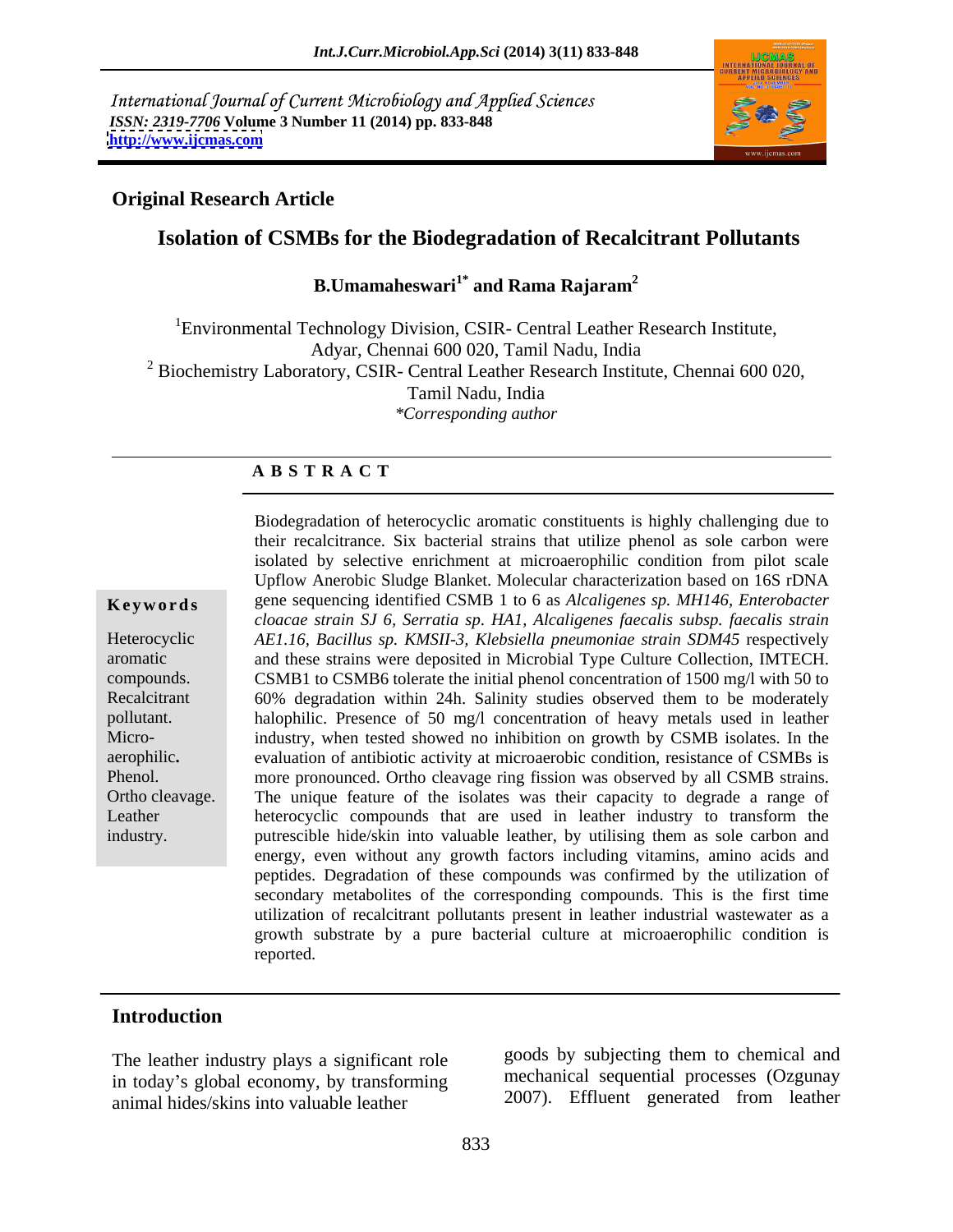processing contains a high level of organic, when compared with conventional aerobic inorganic, aromatic chemicals (Song et al. treatment where 2 to 2.5 mg/l DO is 2003; Manikant Tripathi 2011) and heavy required. One more disadvantage in aerobic metals (Colak, 2005). treatment is the bulking of sludge due to

Phenol and its derivatives with different species if DO levels fall below 1 mg/l (Xie functional groups attached to the benzenoid et al. 2007; Nielsen et al. 2009). The ring structures such as, hydroxyl, phenyl, microorganisms present in microaerophilic methyl, sulphonic or amide are the basic chemicals used in leather processing. Hence, the leather industry poses serious physiological processes (Zheng and Cui, environmental impact with pollution load  $2011$ ). The availability of  $O_2$  decides a resulting in high oxygen demand (Marrot, primary environmental signal for switching 2006; Chandra et al. 2011) with other between growth modes, allowing the heterocyclic aromatic chemicals. About 30- organism to utilize C and N sources by  $40 \text{ m}^3$  of wastewater is generated per ton of different metabolic strategies (Fuchs G, raw material (hide/skin) during leather 2011). Microaerobic condition where processing. The wastewater characteristic dissolved oxygen is very low, finds varies in accordance with variations in raw increasing application in the environmental material, process, chemicals and water biotechnology, especially in the consumption. Biodegradation of toxic biodegradation of recalcitrant chemicals. organic and aromatic constituents is challenging due to their recalcitrance (Shah and Thakur 2002; Cokgor et al. 2008) and hence pose difficulties in meeting the mandatory discharge limits set by the pollution control boards. potential bacterial strains to degrade

The recalcitrant fraction of Chemical present as recalcitrant pollutants in leather Oxygen Demand (COD) in wastewater contributes 10 to 20 % and it remains in conventional wastewater treatment plants as residual COD. At present, regulatory authorities have enforced zero liquid discharge (ZLD). The major limitation of the aerobic process is its high operational costs due to aeration (Daumer et al. 2007; Guo et al. 2010). For cost reduction in aerobic treatment, several researches tried<br>
Phenol, Nonyl phenol, 2different Dissolved Oxygen (DO) levels with reduced oxygen supply of 0.3 to 0.9 mg /l of DO, in treating domestic wastewater (Wang et al. 2007; Ma et al. 2009; Zheng et al. 2011, 2012). At this DO concentration, there is a reduction in air supply of about 60 to 80 %, resulting in lower operational cost

2011). Microaerobic condition where biotechnology, especially in the Therefore, the focus of the present study is to acclimatise the anaerobic sludge to microaerophilic conditions, with phenol as sole carbon, and to isolate and identify heterocyclic aromatic compounds that are industrial wastewater. Evaluation studies were also done in detail on the isolated

when compared with conventional aerobic treatment where 2 to 2.5 mg/l DO is

et al. 2007; Nielsen et al. 2009).

conditions provide versatile metabolic

proliferation by filamentous bacterial

activity and involves numerous

## **Materials and Methods**

## **Chemicals**

Phenol, Nonyl phenol, 2-(thiocyanomethylthio)-benzothiazole, wattle extract, Phenolic formaldehyde, Melamine resin, Sulfo chlorinated paraffins, Remazol Red RG, Black DB, Yellow 194, Brown 3GV, Remazol blue, Black BG, Blue RGB, Brown DB, Acid green, Reactive orange, Black RB were kindly provided by a tannery

strains to find out their efficiency to be employed in the treatment of wastewater.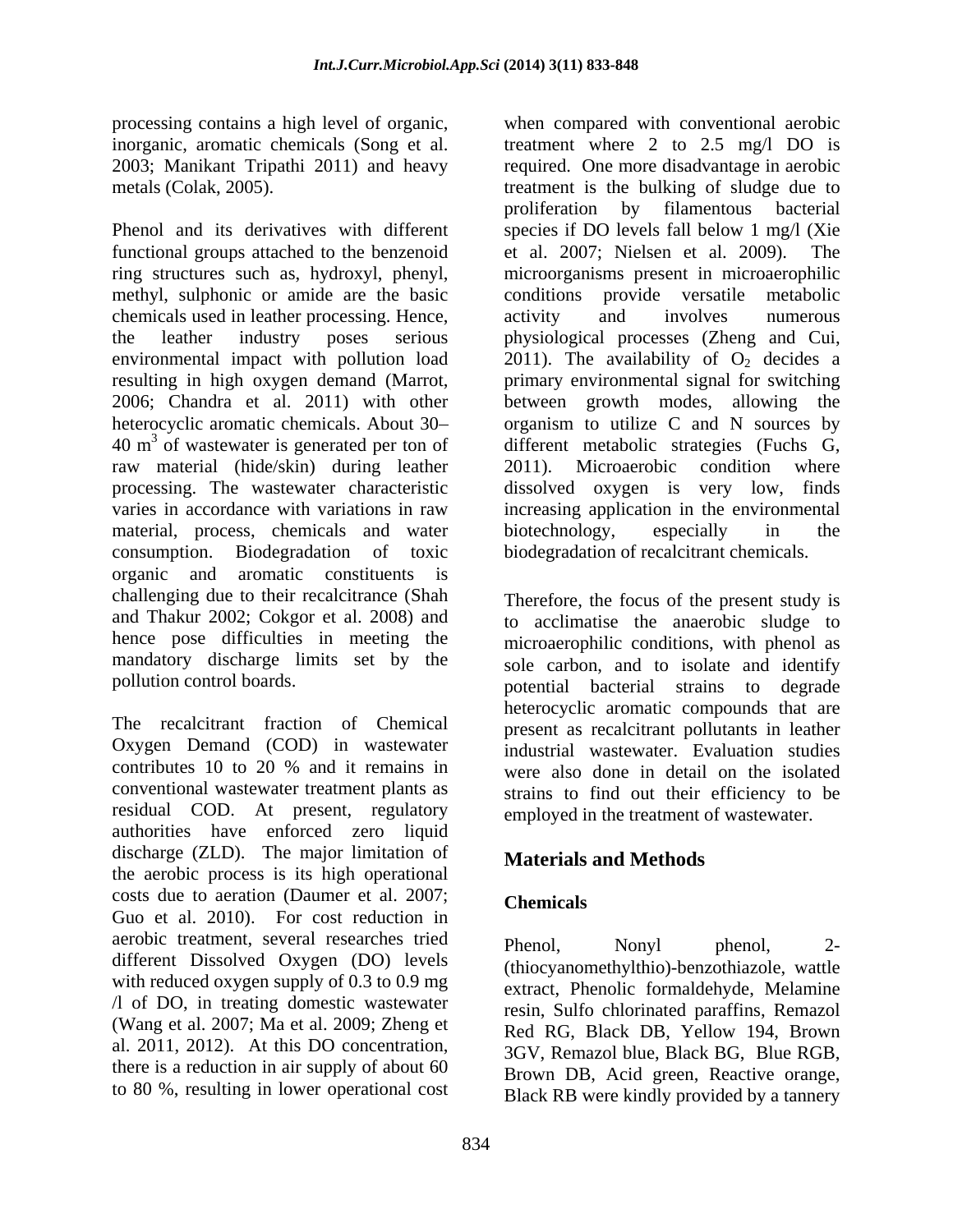in Chennai and were used without further purification. All medium components were (Umamaheswari and Rama 2014). procured from E.Merck Mumbai (India). benzoic acid, 3 -hydroxy benzoic acid, 4 hydroxy benzoic acid, Metanilic acid and sulfanilic acid, Benzothiazole, 3 Hydroxy benzothiazole, 2-amino benzothiazole, Benzothiazole sulfonate, Naphthalene, and Benzene were procured from Sigma- Aldrich, India. All the solutions were

Anaerobic sludge collected from a pilot scale Upflow Anaerobic Sludge Blanket concentration of 1g/l phenol as solecarbon reactor (UASB) present in the within 24 h. The screened phenol degrading Environmental Technology division, CLRI, Chennai India, served as the initial inoculum. This anaerobic reactor was fed compounds specifically on the recalcitrant with raw wastewater generated from leather pollutants generated from leather industrial industry. The Mineral Salt Medium (MSM) wastewater, as sole carbon and energy with phenol (Atlas 1946) was used as source. MSM containing the chemicals enrichment medium for isolation of (Table 1) used in leather processes of 25 microorganisms in microaerophilic mg/l each of Biocide, (TCMTB); condition. For degradation studies of Surfactant, ( Luwet- 40); Vegetable tannin, heterocyclic aromatic chemicals, the MSM (Wattle powder); Phenolic Syntan, (Phenol was modified by substituting nitrate and formaldehyde); Synthetic tannin, sulphate of ammonium salts with Naphthalene sulfonic acid, Melamine resin; corresponding chloride salts in order to Acrylic polymer, (Relugan); Vat dye (Direct utilise the aromatic chemicals as sole carbon black 38), Synthetic Fatliquor -(FB-II) and and energy source. The isolated bacterial strains were maintained on Luria agar and independently. It was inoculated with 10 %

biosensors employing the enrichment culture analysis (Cappuccino and Sherman, 1996).

Phenol, Catechol, Resorcinol, Sodium microaerophilic condition was conducted by benzoate, L-Glutamic acid, 2 -hydroxy controlled oxygen concentration of  $0.9 \pm$ benzothiazole, 2-Methyl benzothiazole, 2- leather industrial treatment plants in tropical Mercaptobenzothiazole 2-Methyl thio countries, in the presence of 1g/l phenol as technique as described earlier (Umamaheswari and Rama 2014). Acclimatisation of anaerobic biomass to 0.2. It was operated with pH constant at 7.0 and temperature at 30°C so as to maintain the conditions similar to conventional the sole carbon source.

## **Identification**

prepared in Milli-Q water. Thirty six phenol degrading bacteria were **Microorganisms** anaerobic biomass after acclimatising them stored at 4°C until further use. of isolated bacterial cultures and incubated **Isolation**  was obtained. About six bacterial strains About six phenol degrading bacterial strains tested (Fig.1). They were designated as were isolated at microaerophilic condition in CSMB 1, CSMB 2, CSMB 3, CSMB 4, a laboratory scale bioreactor (Hygene CSMB 5 and CSMB 6 (Fig.2). Selected Fermentor, Lark), with automatic control isolates were identified through biochemical isolated from the pilot scale UASB anaerobic biomass after acclimatising them to microaerophilic condition in online controlled Hygene Fermentor, with an initial microaerophilic bacterial strains were examined on heterocyclic aromatic source. MSM containing the chemicals mg/l each of Biocide, (TCMTB); (Wattle powder); Phenolic Syntan, (Phenol formaldehyde); Synthetic tannin, Solvent (Benzene) were added independently. It was inoculated with 10 % in a screw capped flask until dense growth utilized all the ten recalcitrant chemicals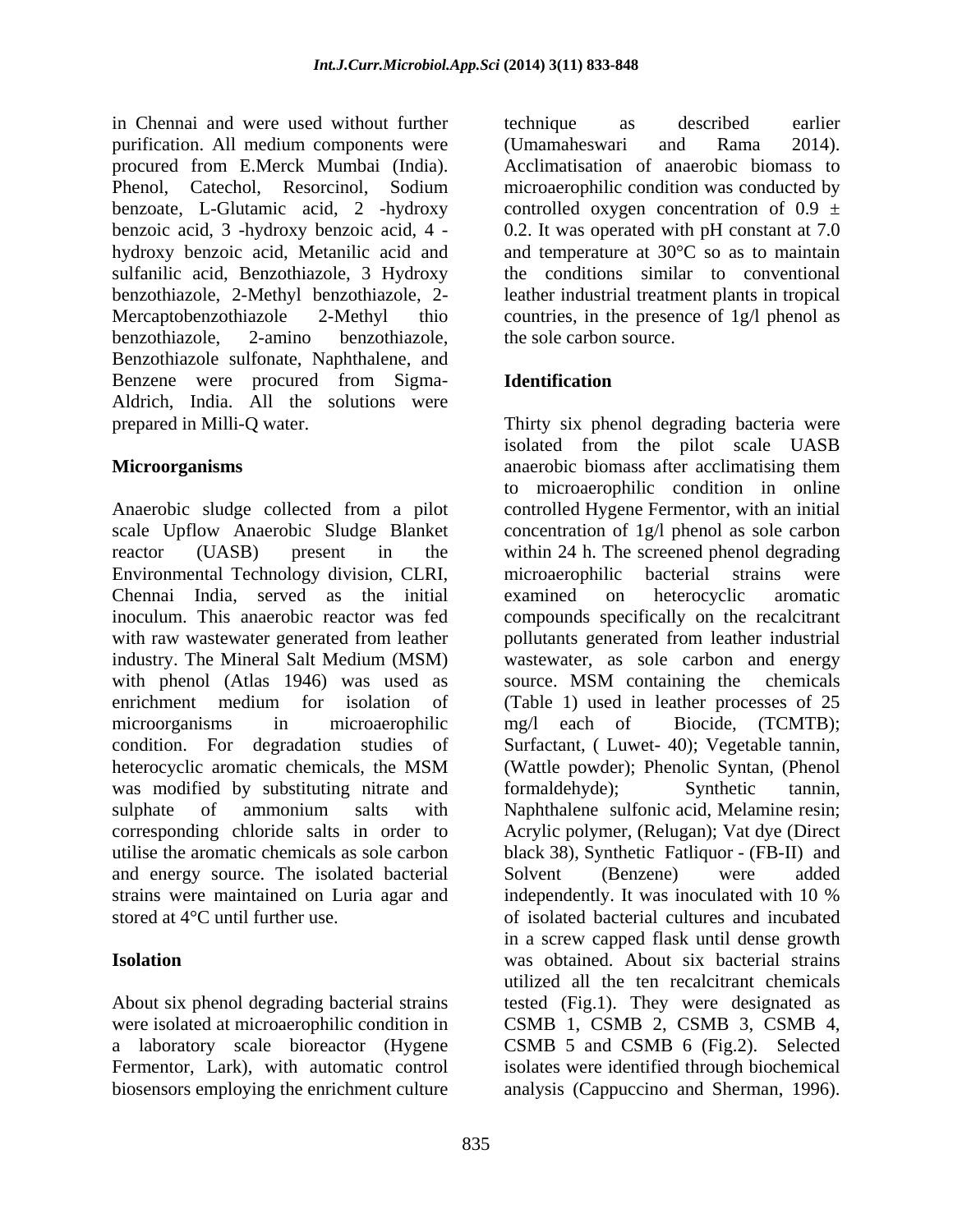Molecular identification by 16S rDNA sequencing was done by Xcelris Labs Ltd;

At the optimised condition of pH 7.0, salts such as chromium, aluminium, temperature 30 ºC and dissolved oxygen of 1.0 mg/l, the phenol degradation potential of were tested. The growth of each strain was all the six bacterial strains, CSMB 1 to determined individually on all CSMB CSMB 6 were evaluated. The effect of initial concentration of 1000 to 2000 mg/l of phenol was evaluated in MSM. An initial cell density of 0.034 was inoculated individually into the culture medium in At present due to the widespread usage of 50 ml screw capped Erlenmeyer flasks and antibiotics, microbial species have incubated for 24 h. Growth was measured by developed numerous mechanisms that turbidity at 600 nm and after removing the render them resistant to them. According to cells by centrifugation at 8,000 rpm for 10 min, the supernatant was immediately effective against bacteria, the existence of a measured for the concentration of phenol by susceptible antibiotic target must be present 4-aminoantipyrine method at 510 nm in the cell, quantity of the antibiotics to the (APHA 2005) using a UV-Vis target should be sufficient, and the antibiotic spectrophotometer (Shimadzu UV2450), at should be active. Susceptibility for all different time intervals until complete CSMBs to different antibiotics namely degradation. The experiment of the experiment of the experiment of the experiment of the experiment of the experiment of the experiment of the experiment of the experiment of the experiment of the experiment of the experim

The composite wastewater discharged in was determined by disc diffusion method common effluent treatment plants (CETPs) (Bauer 1996). is a mixture of different processes from different tanneries. The salinity of composite The antibiotic impregnated discs (Oxoid) wastewater varies between 1 to 1.5%. were placed on freshly prepared lawn of Salinity hinders the activity of bacterial isolate on Mueller Hinton agar microorganism therefore, substrate plates, and incubated at  $30 \pm 1$ °C for 24 h. degradation is inhibited. So effect of each The bacterial isolate was classified as CSMB strain on salinity was evaluated in 50 ml screw capped Erlenmeyer flasks by zone of inhibition on the lawn of bacterial inoculating individually into the culture culture, according to the criteria medium containing 0.5% to 1.5% sodium recommended by the national committee for chloride. After 24 h of incubation, growth of clinical Laboratory Standards, 2001 (Barry, CSMBs was measured at 600 nm.

## **Effect of heavy metals**

Ahmedabad (India). The identified bacterial Chromium is the major heavy metal used in strains were purified by repeated streaking chrome tanning of leather processes. and were stored at -40°C in 50 mM Zirconium (Zr) aluminium (Al) are used in  $KH_2PO_4/K_2HPO_4$  buffer containing 20% tanning and retanning as a substitute for (v/v) glycerol. chromium salts, and certain metal salts are **Phenol Degradation** 2006). Effect of heavy metal resistance with Zirconium (Zr) aluminium (Al) are used in tanning and retanning as a substitute for used in dyeing processes (Basaran et al. initial concentration of 25 mg/l of metal salts such as chromium, aluminium, zirconium, zinc, barium and Magnesium strains.

## **Sensitivity to Antibiotics**

**Effect of Salinity**  tetracycline, Ciprofloxacin, Co-trimazole, antibiotics, microbial species have developed numerous mechanisms Russell*,* (1996), for an antibiotic to be erythromycin, neomycin, penicillin, ampicillin, polymixin-B, cephaloridine, Gentamycin, Kanamycin and Streptomycin (Bauer 1996).

> resistant or susceptible by examining the culture, according to the criteria 1981).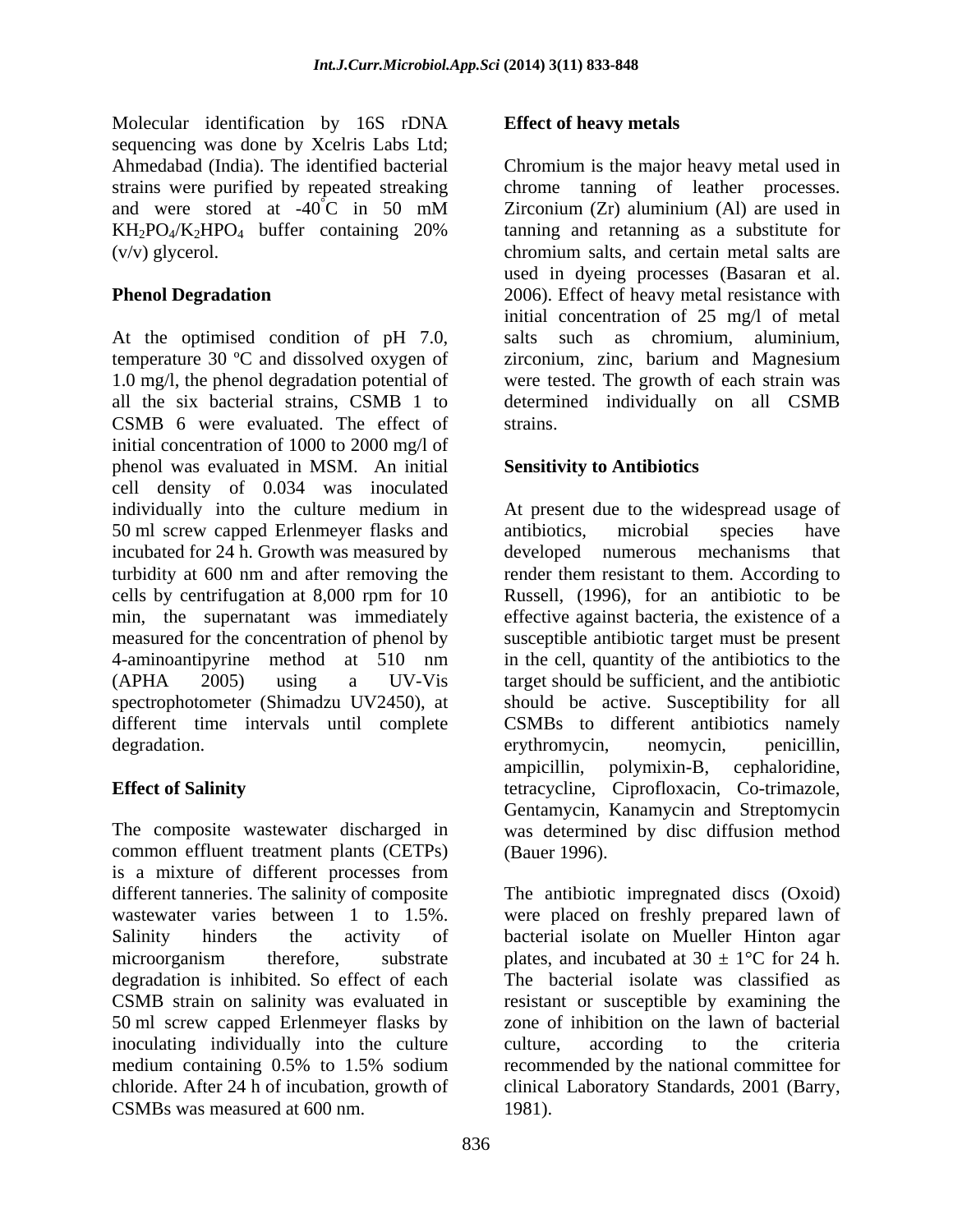six CSMB strains as consortium were for 1 h at 30 °C. The sample pH was carried out with MSM supplemented with adjusted to 10 with 0.5 ml ammonia (5 N) different synthetic chemicals used in leather and a drop of 1% sodium nitroprusside was processing as sole carbon and energy at a added to the mixture. Appearance of a deep final concentration of 25 mg/l (Table 4). purple colour indicates ortho cleavage Recalcitrant chemicals used in leather activity. processing, specifically pesticide, acid and basic dyes, synthetic chemicals used in **Results and Discussion** finishing units and its probable secondary metabolites, secondary amines, were also **Isolation and Identification** evaluated to confirm the degradation of recalcitrant chemicals. The six CSMB About six bacterial strains that can degrade strains were mixed in equal proportion with an initial cell density of 0.034 and inoculated as consortium into the above labelled as CSMBs Biochemical chemicals. The culture medium was characterisation showed that all the six incubated at 30 °C on an orbital shaker in 50 ml screw capped Erlenmeyer flasks at 50 rpm for a period of 1 to 2 days until dense

The negative and abiotic controls were conducted during every set of experiments.

To detect meta or ortho ring fission pathways, production of the yellow product  $\alpha$ -hydroxy muconic semialdehyde ( $\alpha$  HMS) analysed. (Ambujom, S. 2001). A 10 ml suspension of 24 h culture of each of CSMB1 to CSMB6 strains was concentrated to 2 ml by centrifuging 10,000 g for 15 minutes at 4 °C. From the concentrate, 0.5 buffer (pH 8.0). To solublize the cell membrane, 0.5 ml of toluene was added, and 1.0 M catechol solution. Appearance of

**Metabolic versatility indicated meta cleavage activity.** To test for The experiments on metabolic versatility of to 2.5 ml of cell suspension and incubated ortho cleavage, 1 g of  $(NH4)_2SO_4$  was added adjusted to 10 with 0.5 ml ammonia (5 N) activity.

## **Results and Discussion**

## **Isolation and Identification**

growth was observed. high settleability, resulting in a compact The reported values are the average of three stressed conditions. The morphological and replicate measurements. biochemical identities of the bacterial **Cleavage pathways** were easily cultivable in Luria broth or  $\beta$ -ketoadipate from catechol was 1, CSMB 2, CSMB 3, CSMB 4, CSMB 5 ml was re-suspended in 2 ml of 0.2 M Tris  $SDM45$  with accession number FJ626617.1. then the sample was shaken with 0.2 ml of (Table 3). These CSMBs were deposited in yellow colour within a few minutes of Microbial Technology; Sector 39-A, all the ten chemicals tested (Table 1) (Fig.1) were selected for identification. They were labelled as CSMBs. Biochemical characterisation showed that all the six bacterial strains are closer to *Alcaligenes, Bacillus* and *Enterobacteriaceae* families. The CSMBs are flocculent in nature with sludge. They were adopted in such a way that either they were capsulated or sporulated or highly motile to face the isolates are given in Table 2. The CSMBs reaching exponential phase (OD 1.267 at 600 nm) within 6 h of incubation. Molecular characterization based on 16S rDNA gene sequencing showed that CSMB and CSMB 6 were identified as *Alcaligenes sp. MH146, Enterobacter cloacae strain SJ 6, Serratia sp. HA1, Alcaligenes faecalis subsp. faecalis strain AE1.16, Bacillus sp. KMSII-3, Klebsiella pneumoniae strain SDM45* with accession number FJ626617.1, EU779827.1, HM136579.1, HM136579.1, GQ284565.1 and GQ468395.1 respectively Microbial Type Culture Collection, Institute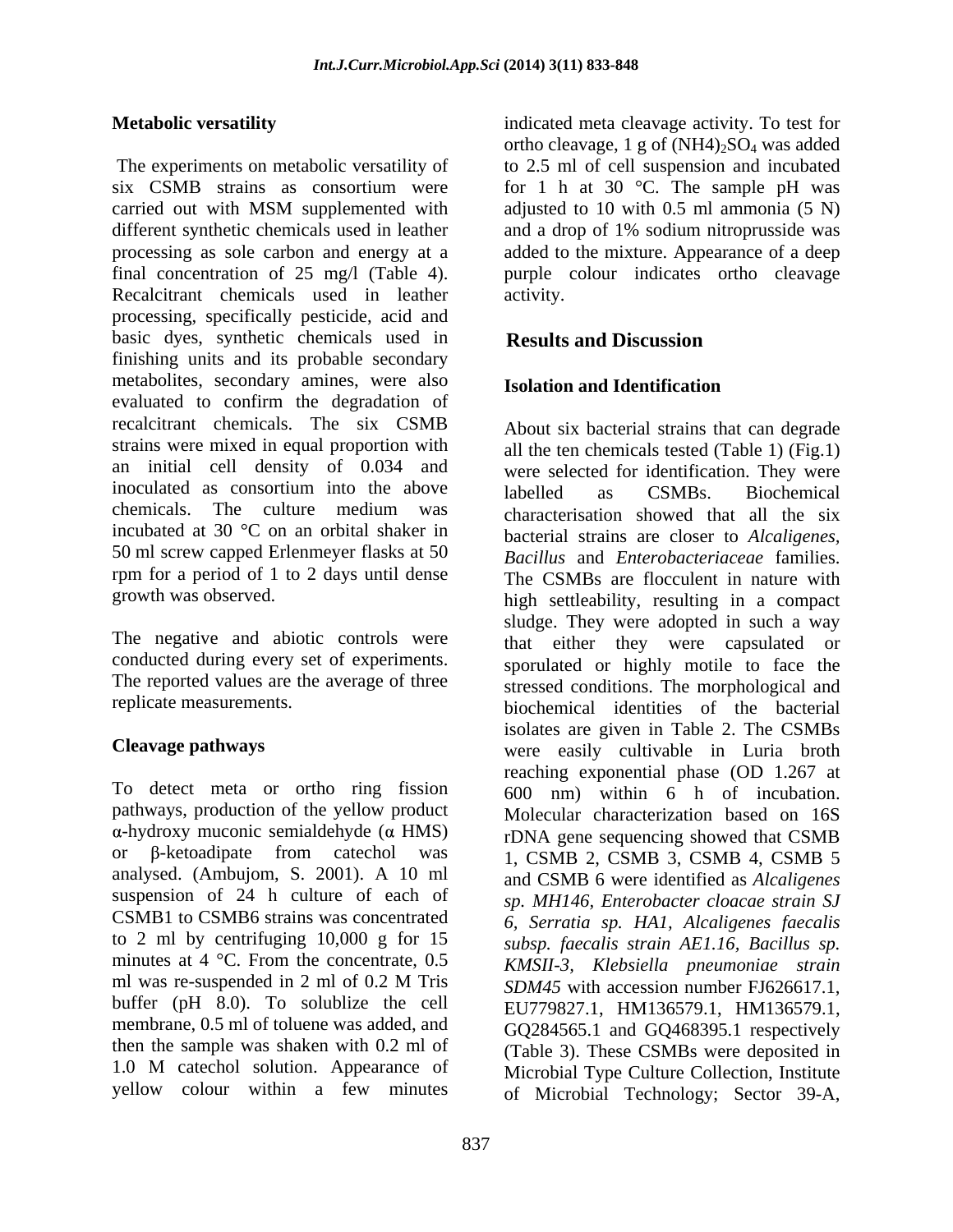Chandigarh-160 036 (India) for the invention entitled, "A microaerophilic invention entitled, "A microaerophilic recalcitrants present in water" Indian Patent in leather industrial wastewater was

The potential of bacterial strains CSMB 1 to order were chromium, barium and zinc. CSMB 6 was evaluated at 24h for phenol Alumium scored better growth when degradation in MSM, with different initial compared with zirconium. Microorganisms concentrations of phenol at optimum that are effective in sequestering heavy conditions (Fig 3). Phenol degradation was metals, (Shuttleworth, 1993) are useful to evaluated at microaerophilic condition by remove metals from polluted wastewater. growing the six bacterial strains The observed results proved that the independently in 1000, 1250 1500 and 2000 bacterial strains CSMBs may be exploited mg/l of phenol as sole carbon. 98 to 99 % for industrial wastewater treatment. degradation of phenol was observed by CSMB 1 to CSMB 6 for the initial concentration of 1000 mg/l. Similar results were described by Margesin et al. (2005); Clintia E.Paisio (2012). At concentration of disks of commonly used antimicrobials to 1250 mg/l phenol, CSMB 1 to CSMB 6 evaluate their sensitivity at microaerophilic degraded 81%, 73%, 75%, 72%, 80% and conditions (data not shown). Zone diameter 74% respectively within 24 h. CSMBs against antimicrobial disks was significantly degraded between 50 to 60 % within 24h narrower for erythromycin, neomycin, when the concentration of phenol was 1500 penicillin, ampicillin and tetracycline (about mg/l. However, inhibition began from the 1 to 2 mm each) and for chloramphenicol concentration of 1750 mg/l where CSMB 1 with 3 mm. to CSMB 6 degraded 44%, 37%, 34%, 30%,

The inhibitory effect of salinity from 0.1 to B. cephaloridine. Ciprofloxacin. Cobacterial strain CSMBs (Fig 4). By the NaCl. However, the phenol degradation was inhibited at 1.5 %.

### **Effect on heavy metals**

bacterial consortium and use thereof for the The growth potential of CSMB strains with simultaneous biodegradation of mixture of heavy metals that are predominantly present application No.3437, DEL2012 evaluated as presented in Fig.5. No (Umamaheswari et al., 2012). significant inhibition on growth was **Phenol degradation Example 20 CONCO CONCO CONCO CONCO CONCO CONCO CONCO CONCO CONCO CONCO CONCO CONCO CONCO CONCO CONCO CONCO CONCO CONCO CONCO CONCO CONCO CONCO CONCO CON** in leather industrial wastewater was observed on all tested metals at 25 mg/l concentration. Maximum growth was observed in the presence of Mg. Next in for industrial wastewater treatment.

### **Sensitivity to Antibiotics**

CSMB bacterial strains were tested against with 3 mm.

41% and 30% of phenol respectively. However, zone was comparatively larger **Effect on salinity Effect on salinity Kanamycin with 7.5 mm and Gentamycin 8** 1.5% was evaluated by the growth of the six trimazole was between 6 to 7 mm. But with results obtained, they were observed to be resistant with nil zone of inhibition. moderately halophilic. Each one of the According to Mayer (2007), if the zone isolates were able to tolerate well up to 0.8 diameter is  $\Box$  15, it is interpreted as (R) % NaCl with the absorbance value of 0.5 at resistant. Similar to our results, Bhoj Raj 600 nm. 0.5% of NaCl was observed to be Singh (2012) also reported that microaerobic optimum with maximum growth at 0.1 % bacteria showed more resistant when around Streptomycin with 7.5 mm, mm. The zone diameter against polymixin- B, cephaloridine, Ciprofloxacin, Covancomycin it was observed to be extreme compare to aerobic bacteria.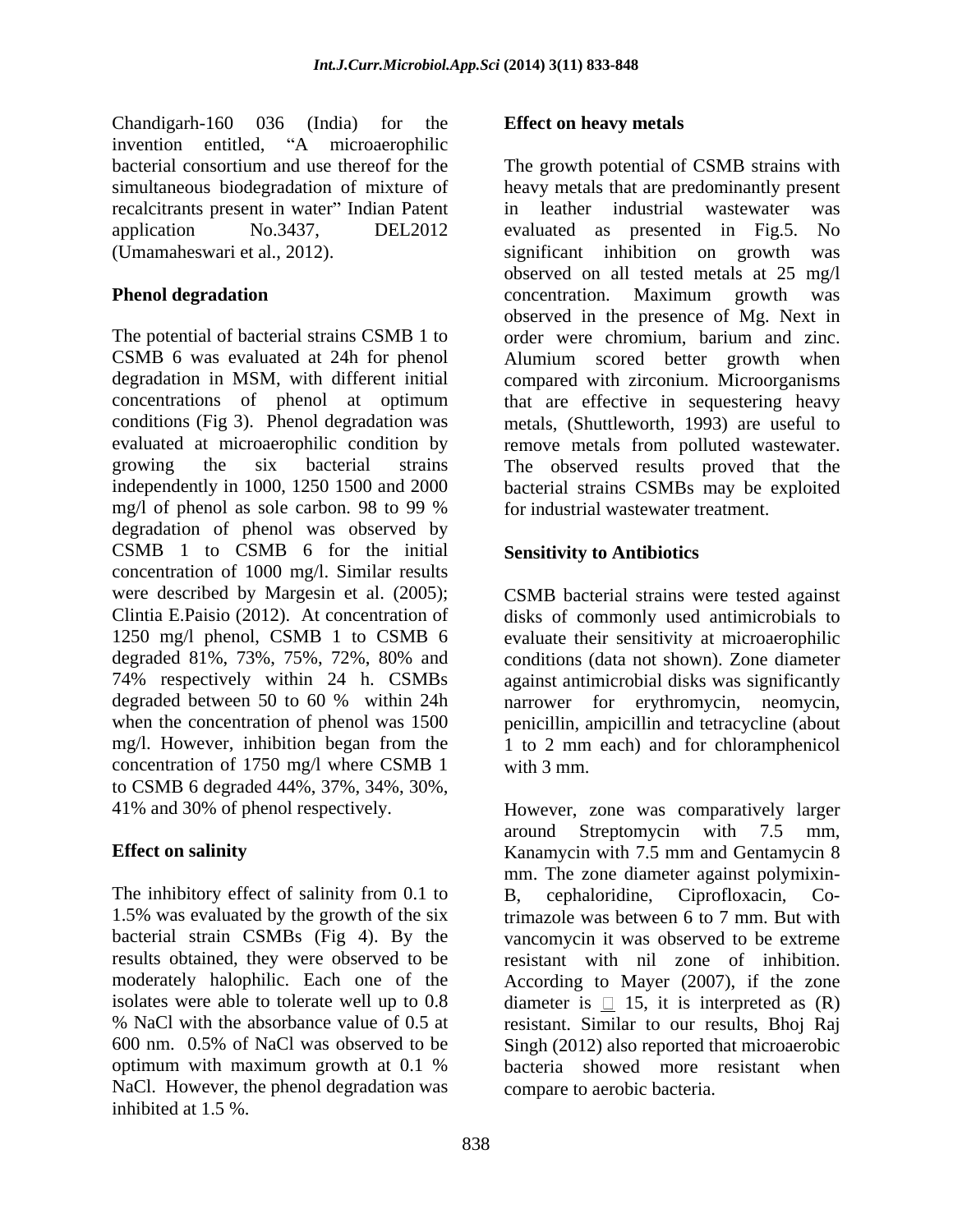Production of the yellow product from recalcitrant pollutants. It is more energycatechol was tested for detecting meta or efficient than conventional aerobic systems, ortho ring fission pathways. Since there was requiring less energy for aeration and no appearance of yellow colour within a few producing minimum sludge. This process minutes it indicated absence of meta can be utilised for the removal of cleavage activity in the bacterial strains. A deep purple colour appeared with all CSMB oxygen-limited conditions, which is an cultures with a drop of 1% sodium important step in wastewater treatment. It is nitroprusside, confirming ortho cleavage an economically viable process and can be ring fission. (Fig.6) installed easily in an existing treatment

Effect on growth of CSMBs as consortium stress conditions. The unique feature of the to a variety of structurally different isolates was their capacity to degrade a heterocyclic aromatic compounds, 32 in ange of heterocyclic compounds that are number (Table 4), used in leather processes used in the leather industry to transform the was studied. For confirmation of putrescible hide/skin into valuable leather, degradation of the tested chemicals, the by utilising them as sole carbon and energy, probable secondary metabolites were tested even without any growth factors including utilising them as sole carbon and energy. It vitamins, amino acids and peptides. was confirmed that CSMBs grew very well Degradation of these compounds was with a wide spectrum of recalcitrant confirmed by the utilization of secondary chemicals with an initial concentration of 25 mg/l, present in leather industrial compounds.. Resistance to heavy metals is wastewater. Growth was observed within an added feature for CSMBs. In the 24 h in the range of 0.8 to 1.4 as absorbance evaluation of antibiotic activity, resistance (OD 600 nm). It may due to the ortho of CSMBs is more pronounced at cleavage pathway of CSMBs which releases microaerobic condition. Ortho cleavage ring more energy than meta pathway. fission was observed by all CSMB strains

treatment of these waste streams is strongly inhibited by high salt and heavy metal

**Cleavage pathways** concentrations. Very few studies have been **Metabolic Versatility** moderately halophilic, highly motile, either To conclude, recalcitrant chemicals are a time utilization of recalcitrant pollutants common contaminant of industrial present in leather industrial wastewater as a wastewaters at present. The biological growth substrate by a pure bacterial culture cited in relation to biodegradation of can be utilised for the removal recalcitrant aromatic substances under plants. The isolated CSMB strains are capsulated or sporulated to withstand the vitamins, amino acids and peptides. metabolites of the corresponding of CSMBs is more pronounced resulting in more energy. This is the first at microaerophilic condition is reported.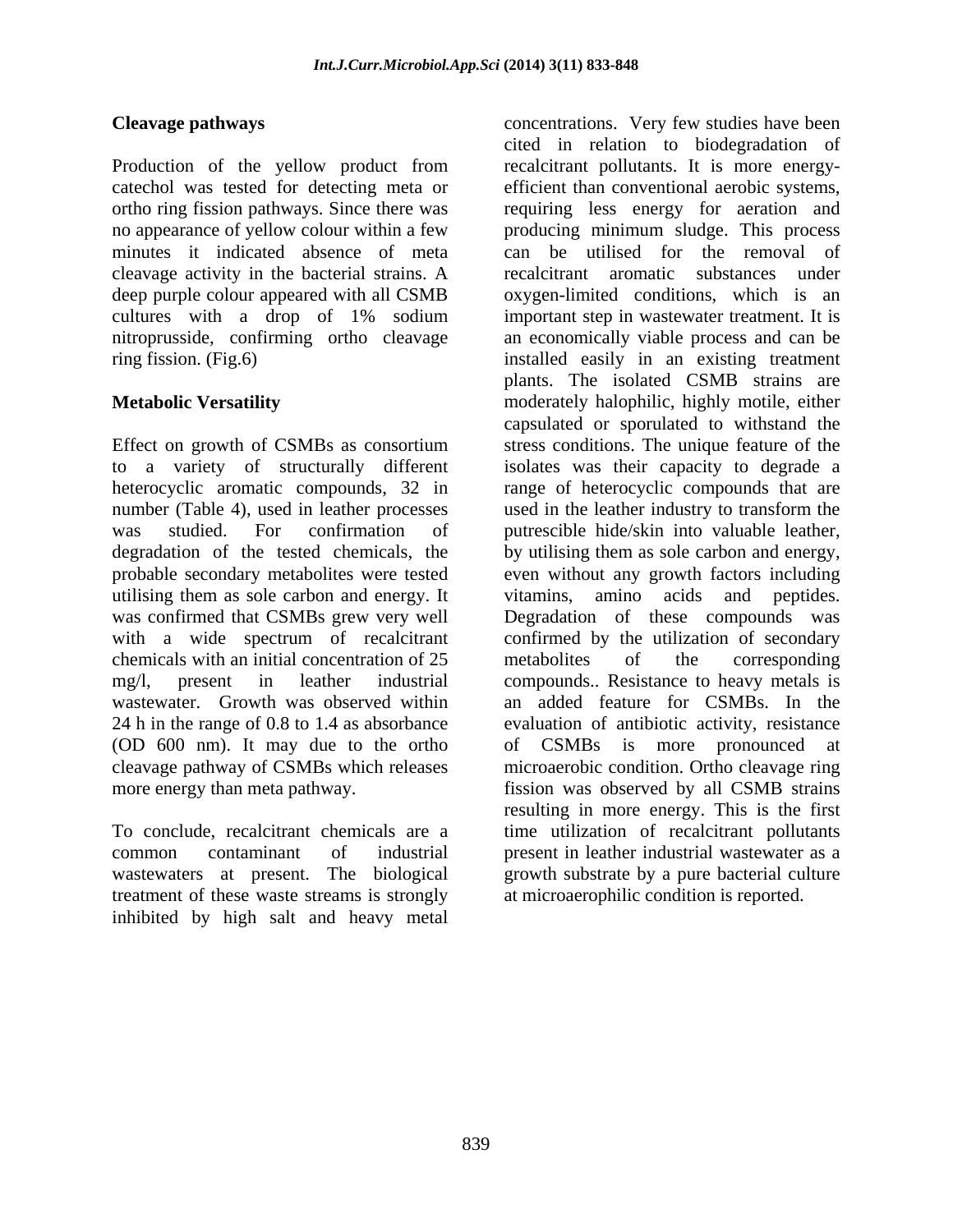| Structure<br>$\mathscr{D}\rightarrow S$<br>$S \rightarrow C \rightarrow N$<br>$-OH$<br>$CH_3$ (CH <sub>2</sub> )n <sup>{</sup><br>$\bigcup_{\nu \in \mathbb{Z}}^{\nu_{\mathrm{B}}}$<br>$\bigcup_{0 \text{ H}}^{0 \text{ H}} \bigcup_{\mathbf{H}}^{0 \text{ H}}$<br>N <sub>H</sub><br>$O$ H<br>O H<br>O H<br>$\overline{O}$<br>$\cup$<br>$\searrow$<br>where $\left(\bigcup_{N \subset N \atop N \subset N_1} \bigcap_{N \subset N \atop N_2 \le N_1} \bigcap_{N \subset N} \bigcap_{N \subset N} \bigcap_{N \subset N} \bigcap_{N \subset N} \bigcap_{N \subset N} \bigcap_{N \subset N}$<br>$R-O-(CH_2-CH_2-O)X-PO_3H$ |                                                                      |  |
|-------------------------------------------------------------------------------------------------------------------------------------------------------------------------------------------------------------------------------------------------------------------------------------------------------------------------------------------------------------------------------------------------------------------------------------------------------------------------------------------------------------------------------------------------------------------------------------------------------------------------|----------------------------------------------------------------------|--|
| Beam house - Preservative - TCMTB<br>Beam house - Wetting Agent - Luwet 40<br>EI.Tanning - Vegetable tanning-Wattle<br>Retanning-Acrylic polymer-Relugan RE<br>Retanning - Resin-Melamine<br>formaldehyde<br>formaldehyde<br>Finishing unit-spraying - Benzene                                                                                                                                                                                                                                                                                                                                                          | Name of the process - Application -<br>Name of the aromatic chemical |  |
| Retanning - Syntan - Phenol<br>Retanning – synthetic tanning -<br>Naphthalene sulphonic acid<br>Dyeing & fatliquoring - Vat dye - Direct<br>Black38<br>Dyeing and fatliquoring - Synthetic fat<br>Liquor- FB II                                                                                                                                                                                                                                                                                                                                                                                                         |                                                                      |  |
|                                                                                                                                                                                                                                                                                                                                                                                                                                                                                                                                                                                                                         |                                                                      |  |
|                                                                                                                                                                                                                                                                                                                                                                                                                                                                                                                                                                                                                         |                                                                      |  |
|                                                                                                                                                                                                                                                                                                                                                                                                                                                                                                                                                                                                                         |                                                                      |  |
|                                                                                                                                                                                                                                                                                                                                                                                                                                                                                                                                                                                                                         |                                                                      |  |
|                                                                                                                                                                                                                                                                                                                                                                                                                                                                                                                                                                                                                         |                                                                      |  |
|                                                                                                                                                                                                                                                                                                                                                                                                                                                                                                                                                                                                                         |                                                                      |  |
|                                                                                                                                                                                                                                                                                                                                                                                                                                                                                                                                                                                                                         |                                                                      |  |
|                                                                                                                                                                                                                                                                                                                                                                                                                                                                                                                                                                                                                         |                                                                      |  |
|                                                                                                                                                                                                                                                                                                                                                                                                                                                                                                                                                                                                                         |                                                                      |  |

# **Table.1** Structure of Heterocyclic aromatic Chemicals used in leather processing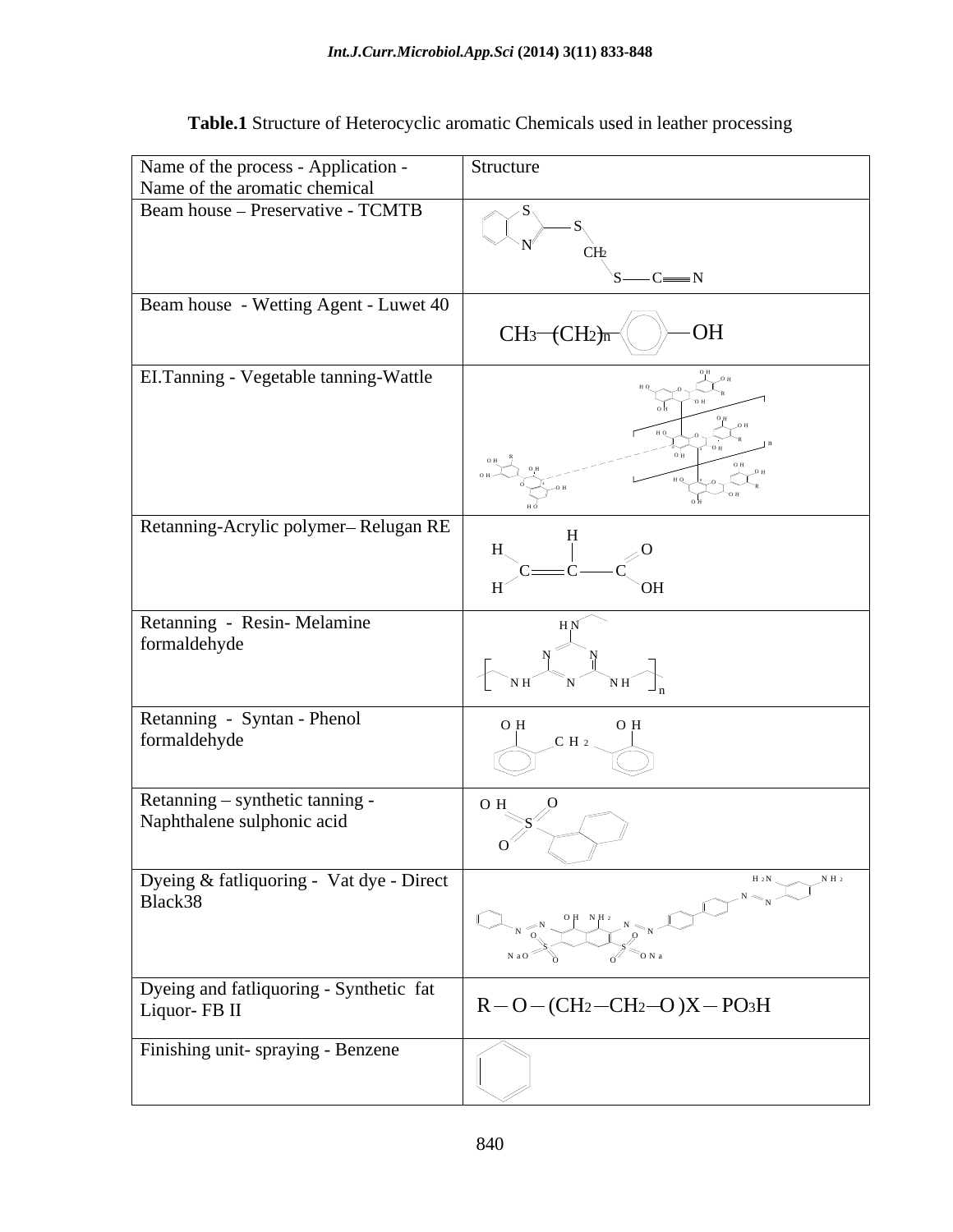| <b>Test</b>            | CSMB 1      | CSMB 2                | <b>CSMB</b>      | $\overline{\text{CSMB 4}}$                     |          | $\overline{\text{CSMB 5}}$ $\overline{\text{CSMB 6}}$ |
|------------------------|-------------|-----------------------|------------------|------------------------------------------------|----------|-------------------------------------------------------|
| Colony<br>morpholog    | Irregular   | Circular              |                  | circular   Irregular                           | Circular | Mucoid                                                |
| Gram                   | $G-$        | $G-$                  | $G-$             | $G-$                                           | $G+$     | $G-$                                                  |
| reaction               |             |                       |                  |                                                |          |                                                       |
| Shape                  | Rod         | Rod                   | Rod              | Rod                                            | Rod      | Rod                                                   |
| Motility               |             | $^{+}$                | $+$              | $+$                                            | $+$      |                                                       |
| Endospore +            |             | $+$                   | $\sim$ 100 $\pm$ | $+$                                            | $+$      | $+$                                                   |
| Habitat                | Facultative | Facultative<br>aerobe |                  | Facultat   Facultativ   Facultati   Facultativ |          | e aerobe                                              |
| Acid from              | aerobe      |                       | ive              | e anaerobe ve                                  |          |                                                       |
|                        |             |                       |                  |                                                |          |                                                       |
| Glucose                | $+$         |                       |                  |                                                |          |                                                       |
|                        |             |                       |                  |                                                |          |                                                       |
| Sucrose                | $+$         | $+$                   | $+$ .            | $+$                                            | $\pm$    |                                                       |
| Arabinose              |             | $+$                   | $+$ .            | $+$                                            | $+$      |                                                       |
| Lactose                | $+$         | $+$                   | $ -$             | $\sim$                                         | $+$      |                                                       |
| Mannitol               |             | $+$                   |                  | $+$                                            | $+$      |                                                       |
| Sorbitol               | $+$         | $+$                   | $+$              |                                                | $\sim$   | $+$                                                   |
|                        |             |                       |                  |                                                |          |                                                       |
| Rhamnose               |             | $+$                   | $+$              | $\sim$ $\sim$                                  |          |                                                       |
| Adonitol               | $+$         |                       | $\sim$           |                                                |          |                                                       |
|                        |             |                       |                  |                                                |          |                                                       |
| Hydrolysis of          |             |                       |                  |                                                |          |                                                       |
| Casein                 | $+$         | $+$                   |                  | $+$                                            | $^{+}$   |                                                       |
|                        |             |                       |                  |                                                |          |                                                       |
| Gelatin                | $+$         | $+$                   | $+$ .            | $+$                                            | $+$      | $+$                                                   |
| Starch                 |             | $+$                   | $+$              | $+$                                            | $+$      | $+$                                                   |
| Citrate<br>utilisation | $+$         | $+$                   | $+$              | $+$                                            | $+$      | $+$                                                   |

## **Table.2** Morphological and Biochemical characteristics of *CSMB1 to CSMB 6*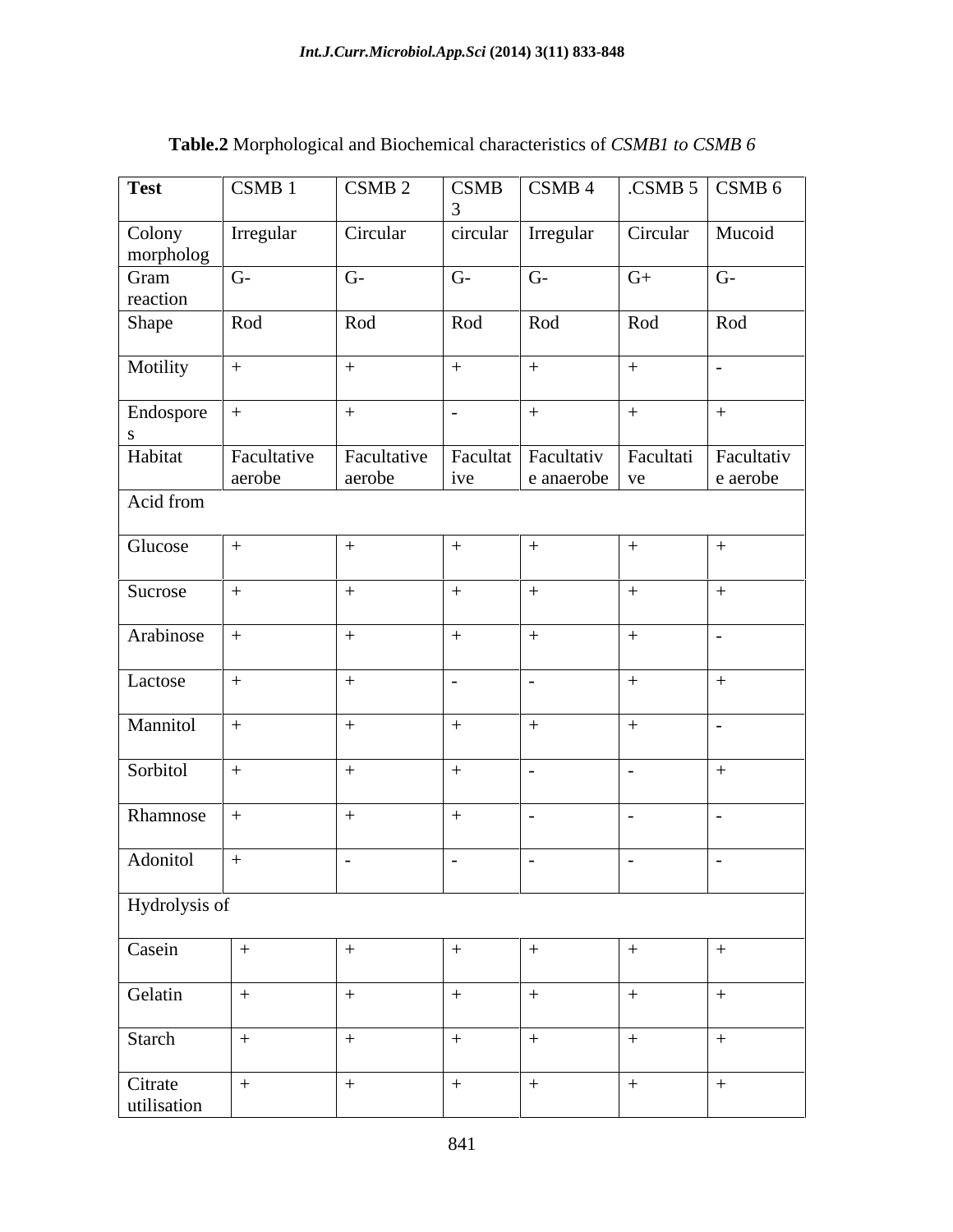| Voges<br>Proskauer                                                 |                                                  |                          |                                                     |                        |
|--------------------------------------------------------------------|--------------------------------------------------|--------------------------|-----------------------------------------------------|------------------------|
|                                                                    |                                                  |                          |                                                     |                        |
| Indole                                                             |                                                  | $\overline{\phantom{0}}$ |                                                     |                        |
| formation                                                          |                                                  |                          |                                                     |                        |
| Methyl Red                                                         |                                                  | $\overline{\phantom{0}}$ |                                                     |                        |
| Nitrate to<br>Nitrite<br>Phenyl<br>Alanine                         |                                                  |                          |                                                     |                        |
|                                                                    |                                                  |                          |                                                     |                        |
| Ornithine<br>decorboxyla                                           |                                                  |                          |                                                     |                        |
| Lysine<br>Utilization                                              |                                                  |                          |                                                     |                        |
| Urease<br>Detection<br>Oxidase<br>reaction<br>Catalase<br>reaction |                                                  |                          |                                                     |                        |
|                                                                    |                                                  |                          |                                                     |                        |
|                                                                    |                                                  |                          |                                                     |                        |
| $H_2S$<br>Production                                               |                                                  | $\overline{\phantom{0}}$ |                                                     |                        |
| Name of the Alcaligenes Enterobact Serratia<br>isolate             | $\Big $ sp. MH146 $\Big $ er cloacae $\Big $ sp. |                          | Alcaligene Bacillus<br>$\int$ s faecalis $\int$ sp. | Klebsiella<br>pneumoni |

# **Table.3** Molecular identification of Isolates deposited in MTCC for filing the patent

| Name of           | Closest sequence to the                                 | Gen Bank   | <b>MTCC</b> | Date of    |
|-------------------|---------------------------------------------------------|------------|-------------|------------|
| the               | Isolate                                                 | Accession  | No.         | Deposit    |
| isolates          |                                                         | Number     |             |            |
| CSMB 1            | Alcaligenes sp. MH146                                   | FJ626617.1 | 5608        | 21.03.2011 |
| CSMB <sub>2</sub> | Enterobacter cloacae strain $SJ 6$   EU779827.1         |            | 5600        | 29.12.2010 |
| CSMB 3            | Serratia sp. HA1                                        | HM136579.1 | 5602        | 29.12.2010 |
| CSMB 4            | Alcaligenes faecalis subsp.<br>faecalis strain $AE1.16$ | GQ284565.1 | 5601        | 29.12.2010 |
| CSMB <sub>5</sub> | Bacillus sp. KMSII-3                                    | GQ468395.1 | 5611        | 19.04.2011 |
| CSMB 6            | Klebsiella pneumoniae strain<br>SDM45                   | GQ417303.1 | 5609        | 21.03.2011 |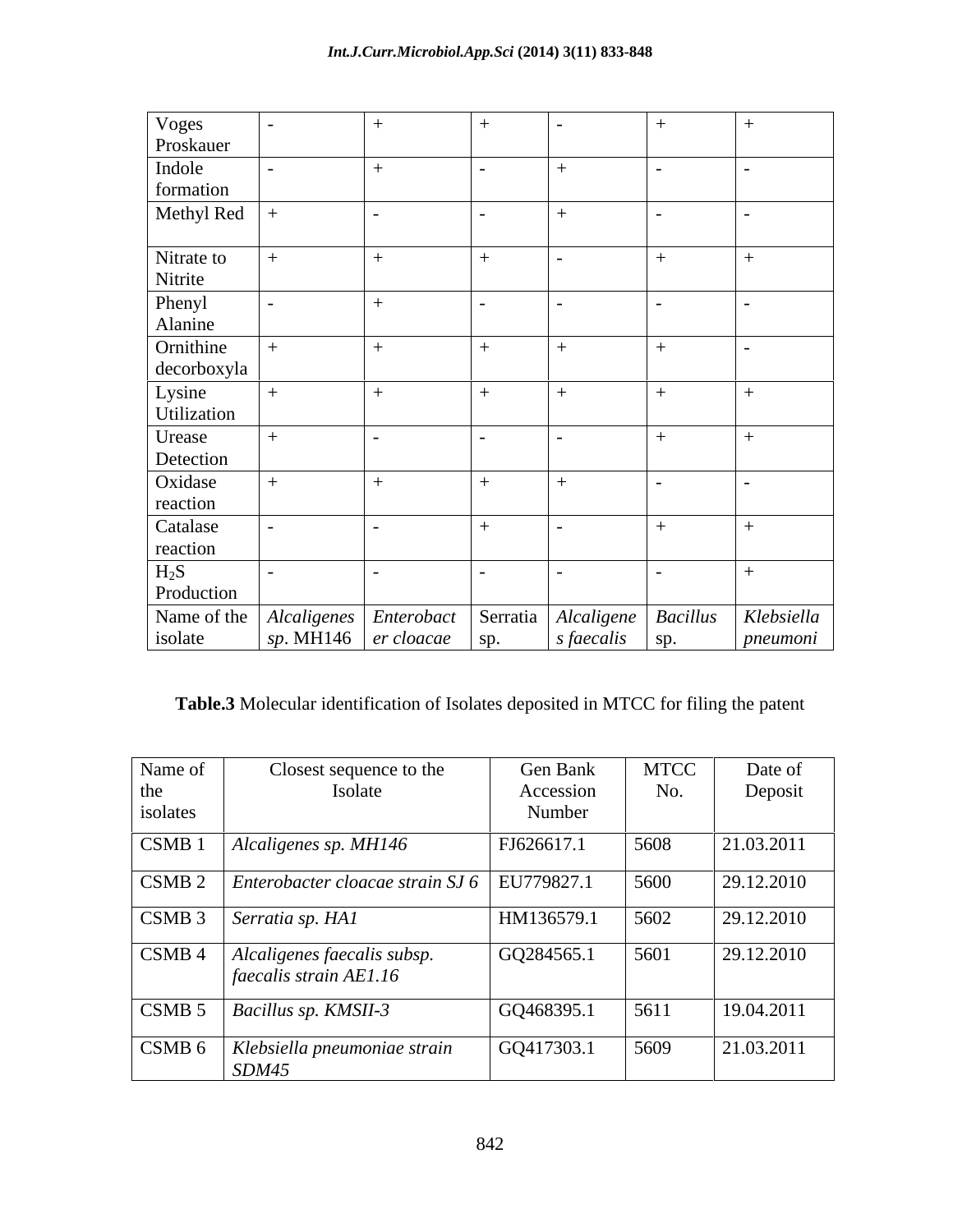| Table.4 Utiliz<br>on of heterocyclic aromatic com<br>mpounds and its secondary metabolites as |  |  |
|-----------------------------------------------------------------------------------------------|--|--|
| $\sim$ $\sim$ $\sim$<br>$\sim$ by CSMB strains as consortium<br>arn∩n<br><b>SO 11 11</b>      |  |  |

| $+++$<br>$+++$<br>$+++$<br>$+++$<br>$+++$<br>$+++$<br>$+++$<br>$+++$<br>(b) Leather dyes and its Secondary metabolites<br>Presence of growth<br>$+++$<br>$+++$<br>$++$<br>$^{++}$<br>$+++$<br>$++$<br>$+++$<br>$++$<br>Acid green<br>$++$<br>$+++$<br>$+++$<br>$++++$<br>$+++$<br>(c) Synthetic Chemicals used in leather processes<br><b>Presence of growth</b><br>$+++$<br>Nonyl phenol<br>$+++$<br>$^{++}$<br>Naphthalene<br>$++$<br>$+++$<br>$+++$<br>$+++$<br>$+++$<br>2-hydroxy benzoic acid<br>$+++$<br>3-hydroxy benzoic acid<br>$+++$<br>$++$ | (a) Pesticide and its Secondary metabolites | <b>Presence of growth</b> |
|--------------------------------------------------------------------------------------------------------------------------------------------------------------------------------------------------------------------------------------------------------------------------------------------------------------------------------------------------------------------------------------------------------------------------------------------------------------------------------------------------------------------------------------------------------|---------------------------------------------|---------------------------|
|                                                                                                                                                                                                                                                                                                                                                                                                                                                                                                                                                        | 2-thiocyanomethylthiobenzothiazole (TCMTB)  |                           |
|                                                                                                                                                                                                                                                                                                                                                                                                                                                                                                                                                        | Benzothiazole                               |                           |
|                                                                                                                                                                                                                                                                                                                                                                                                                                                                                                                                                        | 3 Hydroxy Benzothiazole                     |                           |
|                                                                                                                                                                                                                                                                                                                                                                                                                                                                                                                                                        | 2 Methyl Benzothiazole                      |                           |
|                                                                                                                                                                                                                                                                                                                                                                                                                                                                                                                                                        | 2 MercaptoBenzothiazole                     |                           |
|                                                                                                                                                                                                                                                                                                                                                                                                                                                                                                                                                        | 2 Methyl thioBenzothiazole                  |                           |
|                                                                                                                                                                                                                                                                                                                                                                                                                                                                                                                                                        | 2 amino Benzothiazole                       |                           |
|                                                                                                                                                                                                                                                                                                                                                                                                                                                                                                                                                        | Benzothiazole sulfonate                     |                           |
|                                                                                                                                                                                                                                                                                                                                                                                                                                                                                                                                                        |                                             |                           |
|                                                                                                                                                                                                                                                                                                                                                                                                                                                                                                                                                        | Remazol Red RG                              |                           |
|                                                                                                                                                                                                                                                                                                                                                                                                                                                                                                                                                        | <b>Black DB</b>                             |                           |
|                                                                                                                                                                                                                                                                                                                                                                                                                                                                                                                                                        | Yellow 194                                  |                           |
|                                                                                                                                                                                                                                                                                                                                                                                                                                                                                                                                                        | Brown 3GV                                   |                           |
|                                                                                                                                                                                                                                                                                                                                                                                                                                                                                                                                                        | Remazol blue                                |                           |
|                                                                                                                                                                                                                                                                                                                                                                                                                                                                                                                                                        | <b>Black BG</b>                             |                           |
|                                                                                                                                                                                                                                                                                                                                                                                                                                                                                                                                                        | <b>Blue RGB</b>                             |                           |
|                                                                                                                                                                                                                                                                                                                                                                                                                                                                                                                                                        | Brown DB                                    |                           |
|                                                                                                                                                                                                                                                                                                                                                                                                                                                                                                                                                        |                                             |                           |
|                                                                                                                                                                                                                                                                                                                                                                                                                                                                                                                                                        | Reactive orange                             |                           |
|                                                                                                                                                                                                                                                                                                                                                                                                                                                                                                                                                        | <b>Black RB</b>                             |                           |
|                                                                                                                                                                                                                                                                                                                                                                                                                                                                                                                                                        | Metanilic acid                              |                           |
|                                                                                                                                                                                                                                                                                                                                                                                                                                                                                                                                                        | Sulfanilic acid                             |                           |
|                                                                                                                                                                                                                                                                                                                                                                                                                                                                                                                                                        |                                             |                           |
|                                                                                                                                                                                                                                                                                                                                                                                                                                                                                                                                                        | Phenol                                      |                           |
|                                                                                                                                                                                                                                                                                                                                                                                                                                                                                                                                                        |                                             |                           |
|                                                                                                                                                                                                                                                                                                                                                                                                                                                                                                                                                        | Benzene                                     |                           |
|                                                                                                                                                                                                                                                                                                                                                                                                                                                                                                                                                        |                                             |                           |
|                                                                                                                                                                                                                                                                                                                                                                                                                                                                                                                                                        | Catechol                                    |                           |
|                                                                                                                                                                                                                                                                                                                                                                                                                                                                                                                                                        | Resorcinol                                  |                           |
|                                                                                                                                                                                                                                                                                                                                                                                                                                                                                                                                                        | Sodium benzoate                             |                           |
|                                                                                                                                                                                                                                                                                                                                                                                                                                                                                                                                                        | L-Glutamic acid                             |                           |
|                                                                                                                                                                                                                                                                                                                                                                                                                                                                                                                                                        |                                             |                           |
|                                                                                                                                                                                                                                                                                                                                                                                                                                                                                                                                                        |                                             |                           |
|                                                                                                                                                                                                                                                                                                                                                                                                                                                                                                                                                        | 4- hydroxy benzoic acid                     |                           |

Note:  $+$  OD  $\geq$  0.8;  $+$  + +  $\leq$  1.2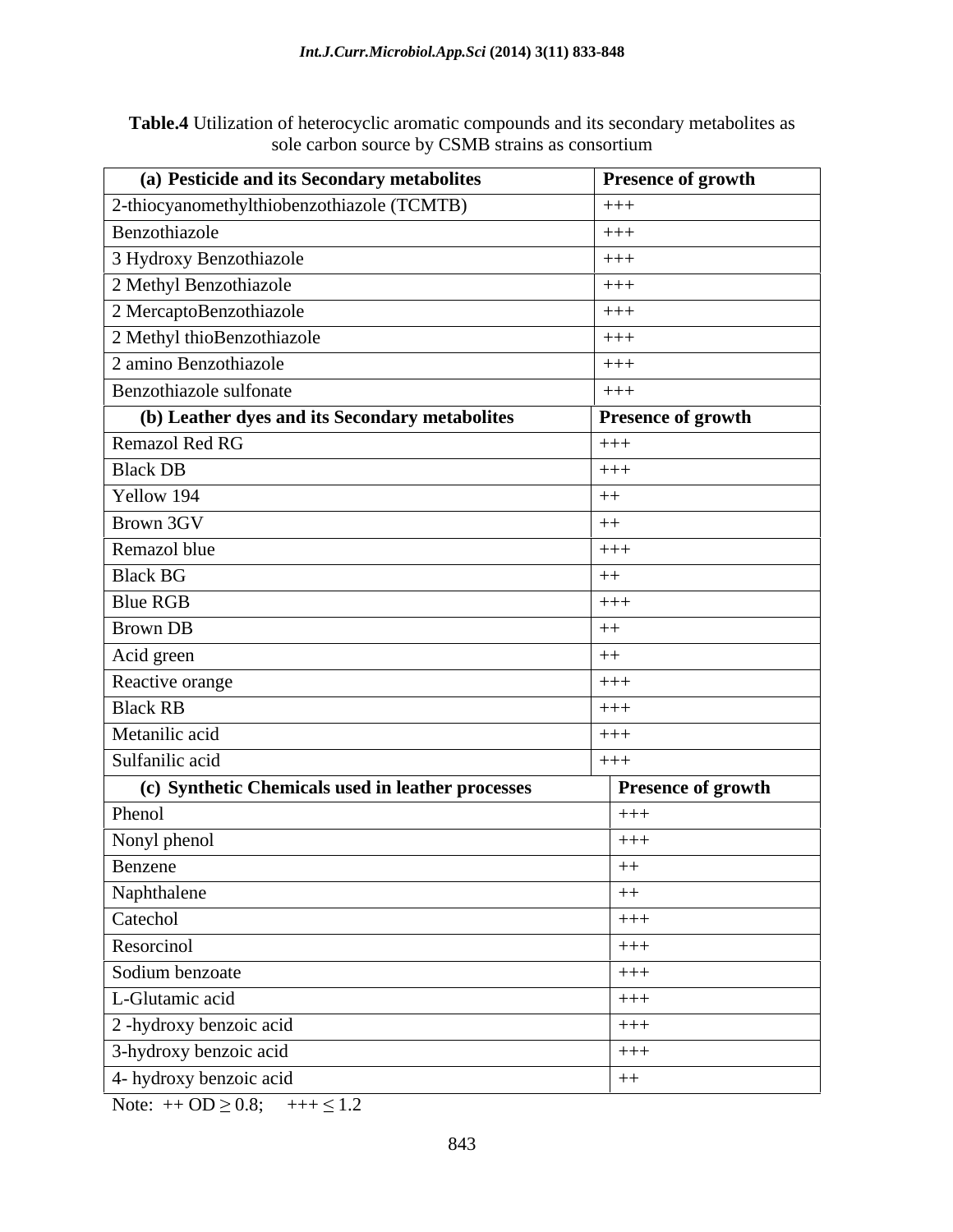

**Fig.1** Growth of CSMB strains on heterocyclic aromatic compounds



**Fig.2** Pure colony of CSMBs in mineral agar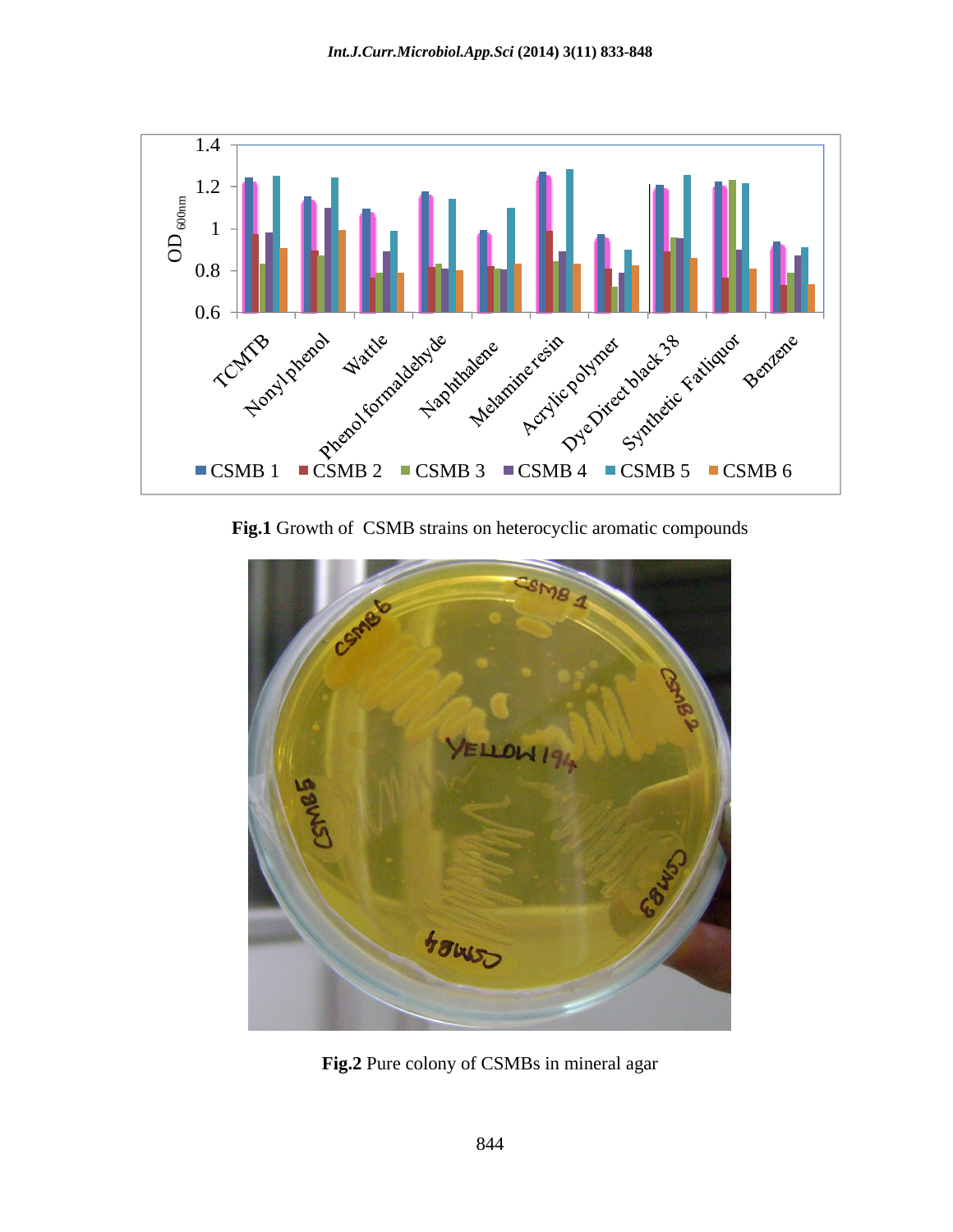

**Fig.3** Effect of initial phenol concentration



**Fig.4** Effect of Salinity tolerance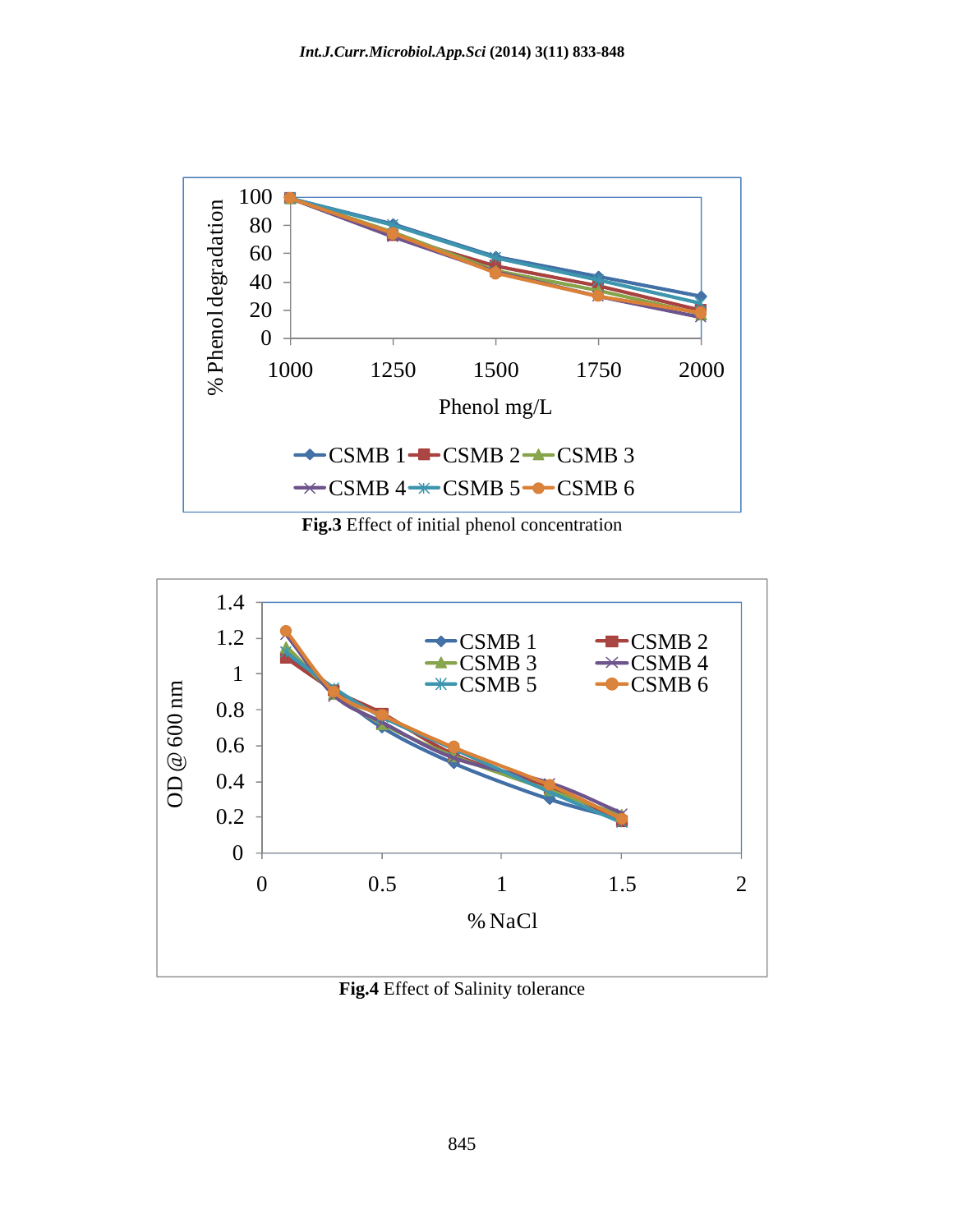

**Fig.5** Effect of Heavy metal resistance



**Fig.6** Ortho cleavage ring fission by CSMBs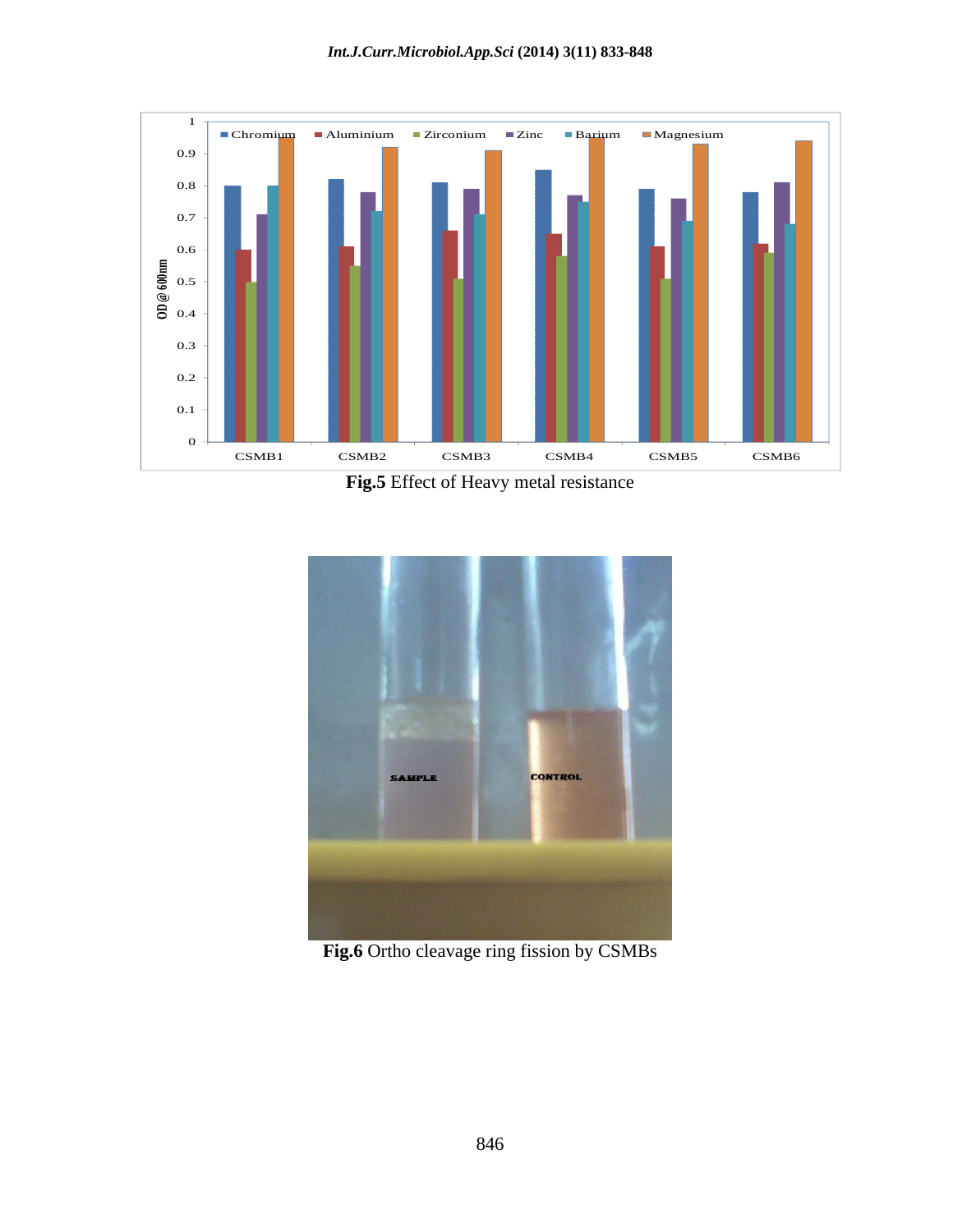- Ambujom, S., 2001. Studies on composition manual (V<br>and stability of a large membered Cummings and stability of a large membered
- Wastewater. American Public Health
- Atlas, R. M., 2005. Handbook of media for environmental microbiology. CRC
- Phenol degradation performance by isolated Bacillus cereus immobilized Biodegradation, 65(7), 1052-1060
- Barry, A.L. and Thornsberry, C. 1981. A. Balows, W.J. Hausler. And J.P. effluents. Truant (Eds), Manual of clinical
- Basaran, B., Iscan, M., Bitlisli, B.O., et al.,<br>2006 Heavy Metal Contents of the phosphorus during biological 2006. Heavy Metal Contents of Various Finished Leathers. Journal of the treatment of piggery<br>the Society of Leather Technologists Biosyst Eng. 96:379–386 the Society of Leather Technologists
- Bauer, A.W., Kirby, W.M., Sherries, J.C. 2011. Microbial degradation<br>and Truck M 1996 Antibiotic aromatic compounds from susceptibility testing by a standard single disk method. American. J. Clin.
- Bhoj Raj Singh, 2012. Effect of Aerobic and Microaerobic Growth Conditions on Concentration of Gentamicin, technology. 101(4), 1120-1126
- **References** Cappuccino, J. G., and Sherman, N. 2008. Microbiology: a laboratory manual (Vol. 9). Pearson/Benjamin **Cummings** and the contract of the contract of the contract of the contract of the contract of the contract of the contract of the contract of the contract of the contract of the contract of the contract of the contract of
- bacterial consortium degrading Chakraborty, S., T. Bhattacharya, T.N.Patel phenol. Microbiological and Tiwari, K.K. 2010.Biodegradation research. 156(4): 293-302 of phenol by native microorganisms APHA. 2005. Standard Methods for the isolated from coke processing Examination of Water and wastewater. J. Environm.Biol. 31: Chakraborty, S., T. Bhattacharya, T.N.Patel isolated from coke processing wastewater. J. Environm.Biol. 31: 293-296
- Association / Water Environment Chandra, R., Bharagava, R. N., Kapley, A., Federation. Washington, DC and Purohit, H. J. 2011. Bacterial press common effluent treatment plant Banerjee, A., and Ghoshal, A. K. 2011. (CETP) during the degradation and<br>Phenol degradation performance by detoxification of tannery in alginate. International technology. 102(3), 2333-2341 and Purohit, H. J. 2011. Bacterial diversity, organic pollutants and their metabolites in two aeration lagoons of (CETP) during the degradation and detoxification of tannery wastewater. Bioresource technology. 102(3), 2333-2341
	- Biodeterioration and Cokgor EU, Karahan O, Orhon D. 2008. Susceptibility testing In E.H. Lennette, biodegradation characteristics of the<br>A Balows W I Hausler And IP effluents. J Hazard Materials. The effect of mixing pharmaceutical and tannery wastewaters on the biodegradation characteristics of the effluents. J Hazard Materials. 156:292 299
	- microbiology*.* American Soc*.* Daumer M, Beline F, Guiziou F, Sperandio Microbiol ., pp: 561-574 M. 2007. Influence of pH and an. B., Iscan. M., Bitlisli, B.O., et al. biological metabolism on dissolved M. 2007. Influence of pH and biological metabolism on dissolved phosphorus during biological treatment of piggery wastewater. Biosyst Eng. 96:379 386
	- and Chemists. Vol. 90(6), pp: 229-234 Fuchs, G., Boll, M., and Heider, J.<br>A W. Kirby W.M. Sherries LC 2011. Microbial degradation of and Truck, M. 1996. Antibiotic Fuchs, G., Boll, M., and Heider, J. 2011.Microbial degradation of aromatic compounds from one strategy to four. Nature Reviews Microbiology. 9(11): 803-816
	- Pathol 45:493-495 Guo, J. H., Peng, Y. Z., Peng, C. Y., Wang, Antimicrobial Sensitivity of Important highlands in limited filamentous bulking sludge<br>Rectorial Isolates from Clinical under low dissolved Bacterial Isolates from Clinical Samples and on Minimum Inhibitory oxygen. Bioresource S. Y., Chen, Y., Huang, H. J., and Sun, Z. R. 2010. Energy saving achieved by limited filamentous bulking sludge under low dissolved oxygen. Bioresource

technology. 101(4), 1120-1126

Vancomycin, Ciprofloxacin and Klinkow N, Oleksy-Frenzel J and Jekel M. Tetracycline. Copyright c 2012 ISSN 1998. Toxicity directed fractionation 1941-2681. <http://www.notoare.com> /14687587 wastewater with regard to their 1998. Toxicity directed fractionation of organic compounds in tannery molecular weight and polarity. Water Res. 32: 2583–2592